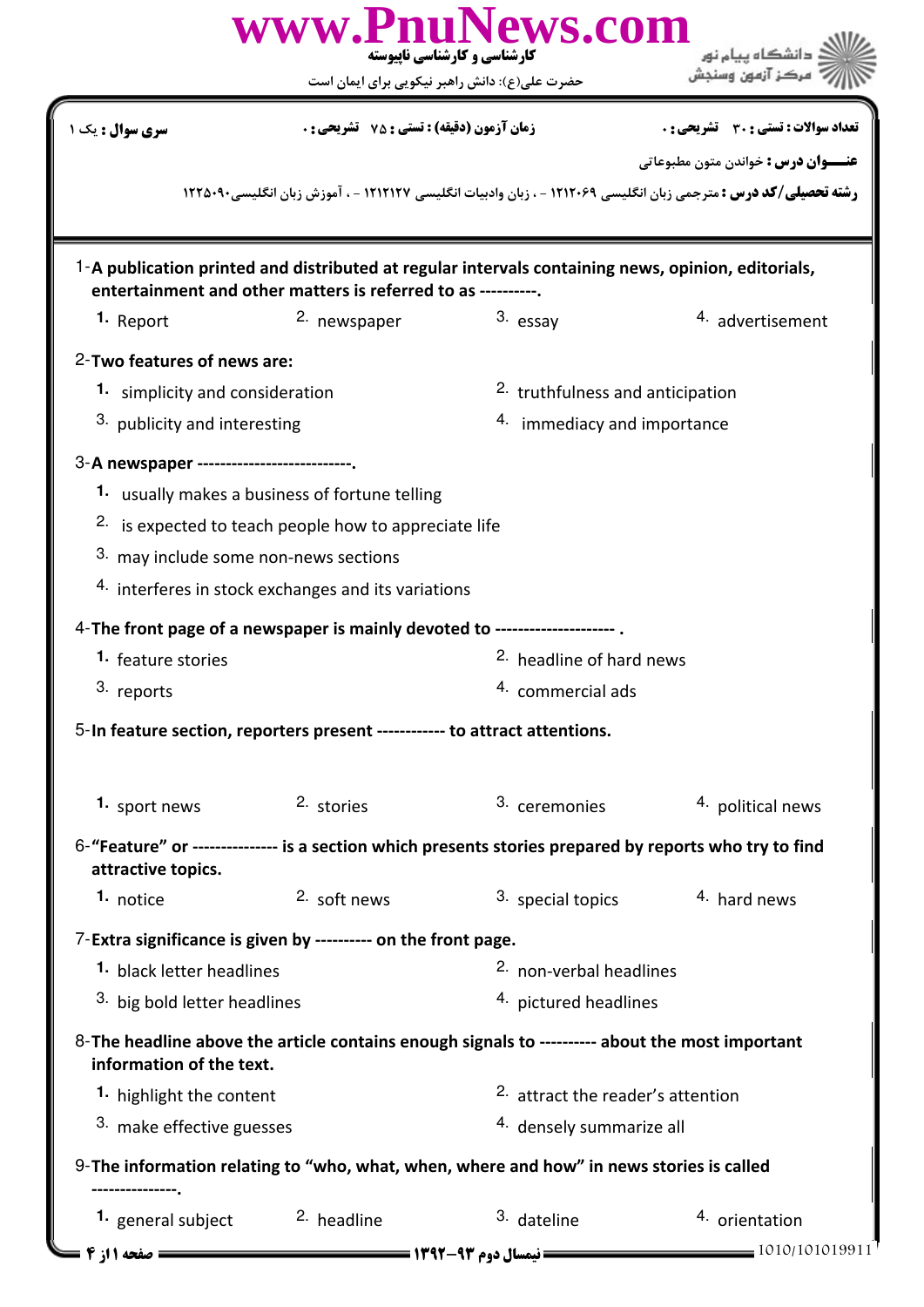|                                                                                                                                                                      | www.PnuNews.com<br>کارشناسی و کارشناسی ناپیوسته<br>حضرت علی(ع): دانش راهبر نیکویی برای ایمان است                            |                                              | دانشگاه پیام نور<br>مركز آزمون وسنجش               |  |  |
|----------------------------------------------------------------------------------------------------------------------------------------------------------------------|-----------------------------------------------------------------------------------------------------------------------------|----------------------------------------------|----------------------------------------------------|--|--|
| <b>سری سوال :</b> یک ۱                                                                                                                                               | <b>زمان آزمون (دقیقه) : تستی : 75 ٪ تشریحی : 0</b>                                                                          |                                              | تعداد سوالات : تستى : 30 قشريحى : 0                |  |  |
| <b>عنـــوان درس :</b> خواندن متون مطبوعاتي<br><b>رشته تحصیلی/کد درس :</b> مترجمی زبان انگلیسی ۱۲۱۲۰۶۹ - ، زبان وادبیات انگلیسی ۱۲۱۲۱۲۷ - ، آموزش زبان انگلیسی۹۰۹۰۵۲۲ |                                                                                                                             |                                              |                                                    |  |  |
|                                                                                                                                                                      | 10-What's the function of comma (,) after "city" in the following headline?<br>"City, Indian clash over President Drumbeat" |                                              |                                                    |  |  |
|                                                                                                                                                                      | 1. differentiates between City and Indian                                                                                   | <sup>2.</sup> replaces the conjunction "and" |                                                    |  |  |
| 3. separates a noun from an adjective                                                                                                                                |                                                                                                                             | 4. indicates journalistic style              |                                                    |  |  |
|                                                                                                                                                                      | 11-Apposition, as a syntactic tactic is used to ---------------.                                                            |                                              |                                                    |  |  |
| 1. bring about a semantic change                                                                                                                                     |                                                                                                                             | 2. indicate the importance of the news       |                                                    |  |  |
| 3. create a sense of comparison                                                                                                                                      |                                                                                                                             | 4. increase the news significance            |                                                    |  |  |
| known.                                                                                                                                                               | 12------------- give the nouns a sense of uniqueness and create the assumption that they are well-                          |                                              |                                                    |  |  |
| 1. Nominalizations                                                                                                                                                   | 2. Subjectives                                                                                                              | 3. Passivizations                            | 4. Appositives                                     |  |  |
|                                                                                                                                                                      | 13-Adverbials are included in the news text to -------------                                                                |                                              |                                                    |  |  |
| 1. add to the effects of the headline                                                                                                                                |                                                                                                                             |                                              | <sup>2.</sup> increase the news value              |  |  |
| <sup>3</sup> produce high syntax                                                                                                                                     |                                                                                                                             |                                              | 4. express mental processes                        |  |  |
| 14-Identify the used syntactic tactic in the following headline:<br>"Foreign Role May Boost Kuwait-Investment Body"                                                  |                                                                                                                             |                                              |                                                    |  |  |
| 1. personalization                                                                                                                                                   | 2. generalization                                                                                                           | 3. modality                                  | 4. passivization                                   |  |  |
| 15-The recency of a story, its synchronization with daily news cycle and its consonance with<br>stereotypes are some special effects created by ----------.          |                                                                                                                             |                                              |                                                    |  |  |
| 1. adjectival                                                                                                                                                        | 2. prepositional                                                                                                            | 3. nominal                                   | <sup>4</sup> adverbial                             |  |  |
|                                                                                                                                                                      | 16-Which of the following is an example of preposed modifier?                                                               |                                              |                                                    |  |  |
| 1. Federal education dollars                                                                                                                                         |                                                                                                                             | <sup>2.</sup> Most needed                    |                                                    |  |  |
| 3. Pressing the Senate                                                                                                                                               |                                                                                                                             |                                              | <sup>4.</sup> Undeterred by rejection in the House |  |  |
| and ---------.                                                                                                                                                       | 17-One popular type of opening is a quote from an authority, giving the person's title, background,                         |                                              |                                                    |  |  |
| 1. few introductory remarks                                                                                                                                          |                                                                                                                             | 2. purpose of news                           |                                                    |  |  |
| 3. area of expertise                                                                                                                                                 |                                                                                                                             | 4. sense of doubt                            |                                                    |  |  |
|                                                                                                                                                                      |                                                                                                                             |                                              |                                                    |  |  |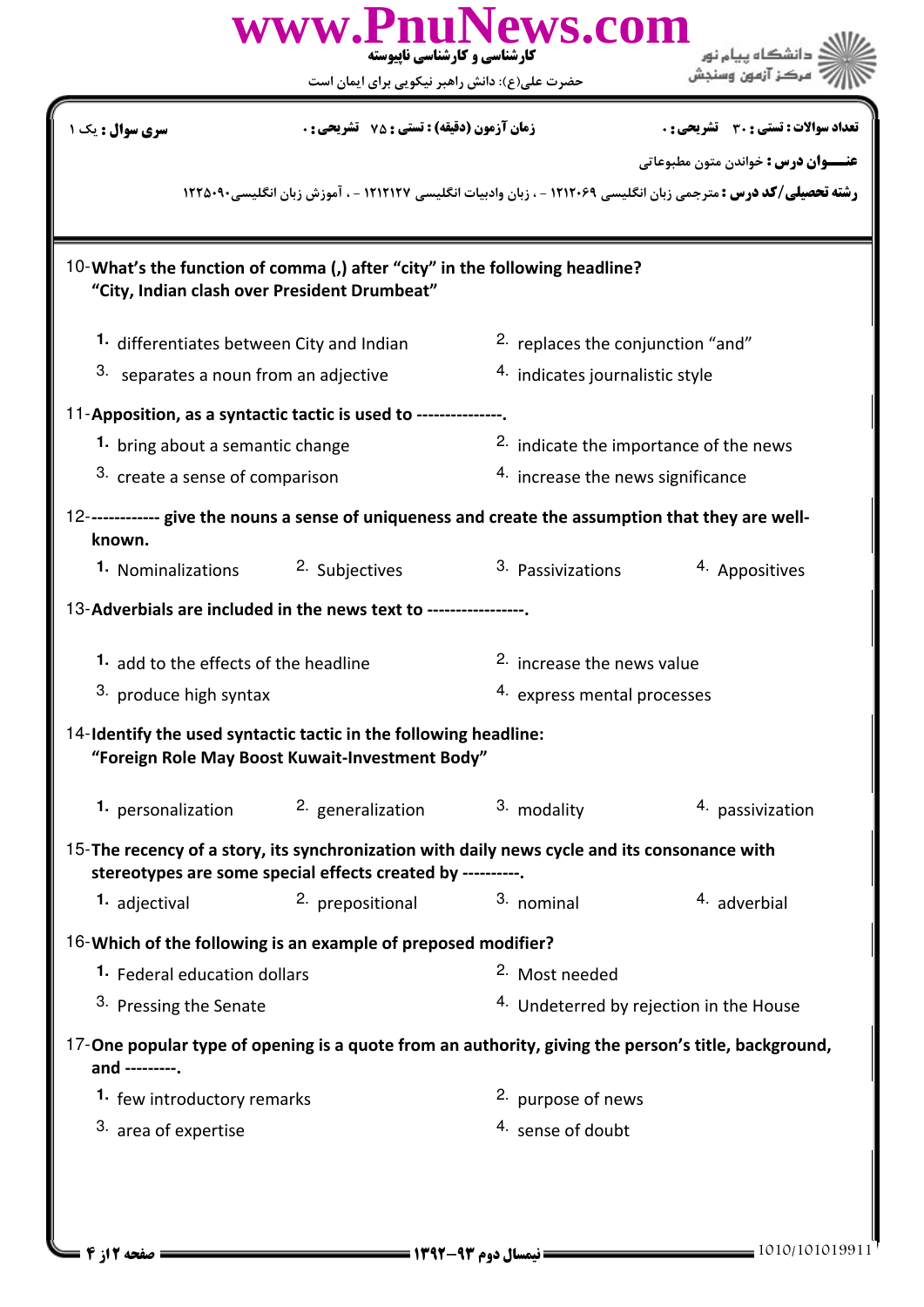|                                             |                                                                                                                   | www.PnuNews.com<br>کارشناسی و کارشناسی نابیوسته<br>حضرت علی(ع): دانش راهبر نیکویی برای ایمان است                                                                                                               | دانشگاه پیام نور<br>مركز آزمون وسنجش                                                                                  |  |  |
|---------------------------------------------|-------------------------------------------------------------------------------------------------------------------|----------------------------------------------------------------------------------------------------------------------------------------------------------------------------------------------------------------|-----------------------------------------------------------------------------------------------------------------------|--|--|
| <b>سری سوال :</b> یک ۱                      | <b>زمان آزمون (دقیقه) : تستی : 75 ٪ تشریحی : 0</b>                                                                |                                                                                                                                                                                                                | <b>تعداد سوالات : تستي : 30 ٪ تشريحي : 0</b>                                                                          |  |  |
|                                             |                                                                                                                   |                                                                                                                                                                                                                | <b>عنـــوان درس :</b> خواندن متون مطبوعاتي                                                                            |  |  |
|                                             |                                                                                                                   |                                                                                                                                                                                                                | <b>رشته تحصیلی/کد درس :</b> مترجمی زبان انگلیسی ۱۲۱۲۰۶۹ - ، زبان وادبیات انگلیسی ۱۲۱۲۱۲۷ - ، آموزش زبان انگلیسی۲۲۵۰۹۰ |  |  |
|                                             | 18-Figures make the news sound ----------------.                                                                  |                                                                                                                                                                                                                |                                                                                                                       |  |  |
|                                             | 1. direct and immediate                                                                                           |                                                                                                                                                                                                                | <sup>2.</sup> subjective and comparable                                                                               |  |  |
| 3. objective and empirical                  |                                                                                                                   | 4. figurative and inclusive                                                                                                                                                                                    |                                                                                                                       |  |  |
|                                             |                                                                                                                   | 19-The skill of applying a word to an object to which it is not literary applicable is called --------------                                                                                                   |                                                                                                                       |  |  |
| 1. metonymy                                 |                                                                                                                   | 2. depersonalization                                                                                                                                                                                           |                                                                                                                       |  |  |
| 3. metaphor                                 |                                                                                                                   | 4. passivization                                                                                                                                                                                               |                                                                                                                       |  |  |
| "Mortars, Guns Hit Sarajevo"                |                                                                                                                   | 20-In the following headline, the subject is an example of using the ----------.                                                                                                                               |                                                                                                                       |  |  |
|                                             | 1. technique of depersonification                                                                                 |                                                                                                                                                                                                                | <sup>2.</sup> figure of identification                                                                                |  |  |
| 3. act of language resemblance              |                                                                                                                   | 4. act of reporting similarity                                                                                                                                                                                 |                                                                                                                       |  |  |
|                                             | 21-"Clinton Health Reforms Battered, But Still Alive".<br>In the above headline, the journalist has-------------- |                                                                                                                                                                                                                |                                                                                                                       |  |  |
| 1. used personified objects                 |                                                                                                                   | <sup>2.</sup> defined two objects                                                                                                                                                                              |                                                                                                                       |  |  |
| 3. interpreted ornaments                    |                                                                                                                   | 4. changed real influences                                                                                                                                                                                     |                                                                                                                       |  |  |
|                                             |                                                                                                                   | 22-Articles which are sometimes classified as commentary, outlooks, opinion, etc. are brought under                                                                                                            |                                                                                                                       |  |  |
| 1. features                                 | <sup>2.</sup> editorials                                                                                          | 3. soft news                                                                                                                                                                                                   | 4. hard news                                                                                                          |  |  |
| <b>Sunset Homes."</b><br>1. severe disagree |                                                                                                                   | 23-"Because of the presence of the new guards, there has been a sharp decline in the crime rate at<br>In the above sentence, what does the journalist mean by a sharp decline?<br><sup>2.</sup> violent slogan |                                                                                                                       |  |  |
| 3. loss of strength                         |                                                                                                                   | <sup>4.</sup> length of increase                                                                                                                                                                               |                                                                                                                       |  |  |
|                                             |                                                                                                                   | 24-From the style point of view, editorial is much like a(n)---------------------                                                                                                                              |                                                                                                                       |  |  |
| 1. essay                                    | 2. narration                                                                                                      | 3. illustration                                                                                                                                                                                                | <sup>4</sup> description                                                                                              |  |  |
|                                             | 25-Which one of the following is a "feature headline"?                                                            |                                                                                                                                                                                                                |                                                                                                                       |  |  |
| 1. Confession of a Workaholic               |                                                                                                                   |                                                                                                                                                                                                                | <sup>2.</sup> Ukraine Economy Crashing                                                                                |  |  |
| 3. Hemingway Imitator Gets Prize            |                                                                                                                   | <sup>4.</sup> Money Supplies Fell                                                                                                                                                                              |                                                                                                                       |  |  |
|                                             |                                                                                                                   |                                                                                                                                                                                                                |                                                                                                                       |  |  |